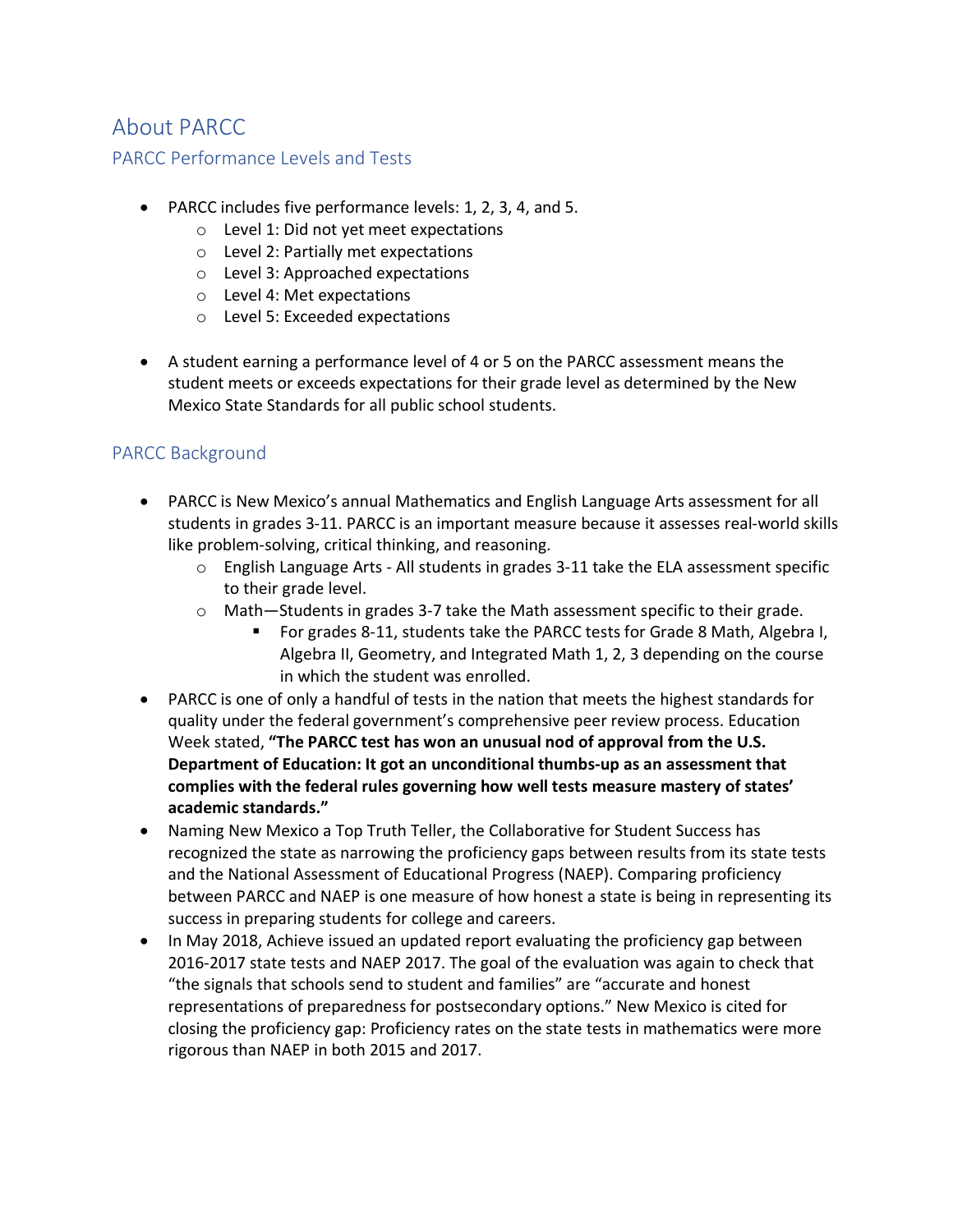### PARCC ELA Results: Statewide and Largest 10 Districts

- In 2018, 214,685 students took the PARCC English Language Arts (ELA) assessment. Sixtythree percent of these students were enrolled in one of the 10 largest school districts in the state. About a quarter of students (26.7 percent) taking PARCC ELA were enrolled in Albuquerque Public Schools (APS).
- **Between 2015 and 2018, the percentage of students proficient on PARCC ELA increased by at least 10 percentage points in four of the 10 largest school districts – Farmington, Gadsden, Gallup, and Hobbs.**
- Statewide, 31.1 percent of students earned either a Performance Level 4 or a Performance Level 5 (i.e., were proficient) on PARCC ELA in 2018. Within the state's 10 largest school districts, 31.7 percent of students were proficient.
- After two years of declining proficiency rates, proficiency at APS increased from 27.0 percent in 2017 to 30.4 percent in 2018, the first time PARCC ELA proficiency has been above 30 percent at APS. Las Cruces Public Schools was the other large school district to exceed 30 percent proficiency in ELA for the first time in 2018.
- **In 2018, Farmington Municipal Schools (FMS) became the highest-performing large district in ELA at 42.6 percent, surpassing Rio Rancho Public Schools. Proficiency at FMS increased 14.8 percentage points between 2015 and 2018.**
- Although Gallup McKinley County Schools (GMCS) continues to have the lowest rate of proficiency among the state's 10 largest school districts, its rate reached 25.8 percent in 2018. This figure is 11.2 percentage points higher than this school district's 2015 rate of proficiency. GMCS also had the highest year-over-year growth among the 10 largest school districts between 2017 and 2018.
- Continuing the trend evident since the 2015 PARCC administration, cumulative ELA performance within the 10 largest school districts remains slightly higher than statewide performance. In 2018, the difference was 0.6 percentage points. Since 2015, the gap between statewide and large-district performance has been between 0.4 and 0.7 percentage points. The increase in the percentage of proficient students between the 2015 and 2018 administrations is the same statewide as it is within the 10 largest school districts. Since 2015, proficiency has increased 4.7 percentage points for both groups of students.

PARCC Mathematics Results: Statewide and Largest 10 Districts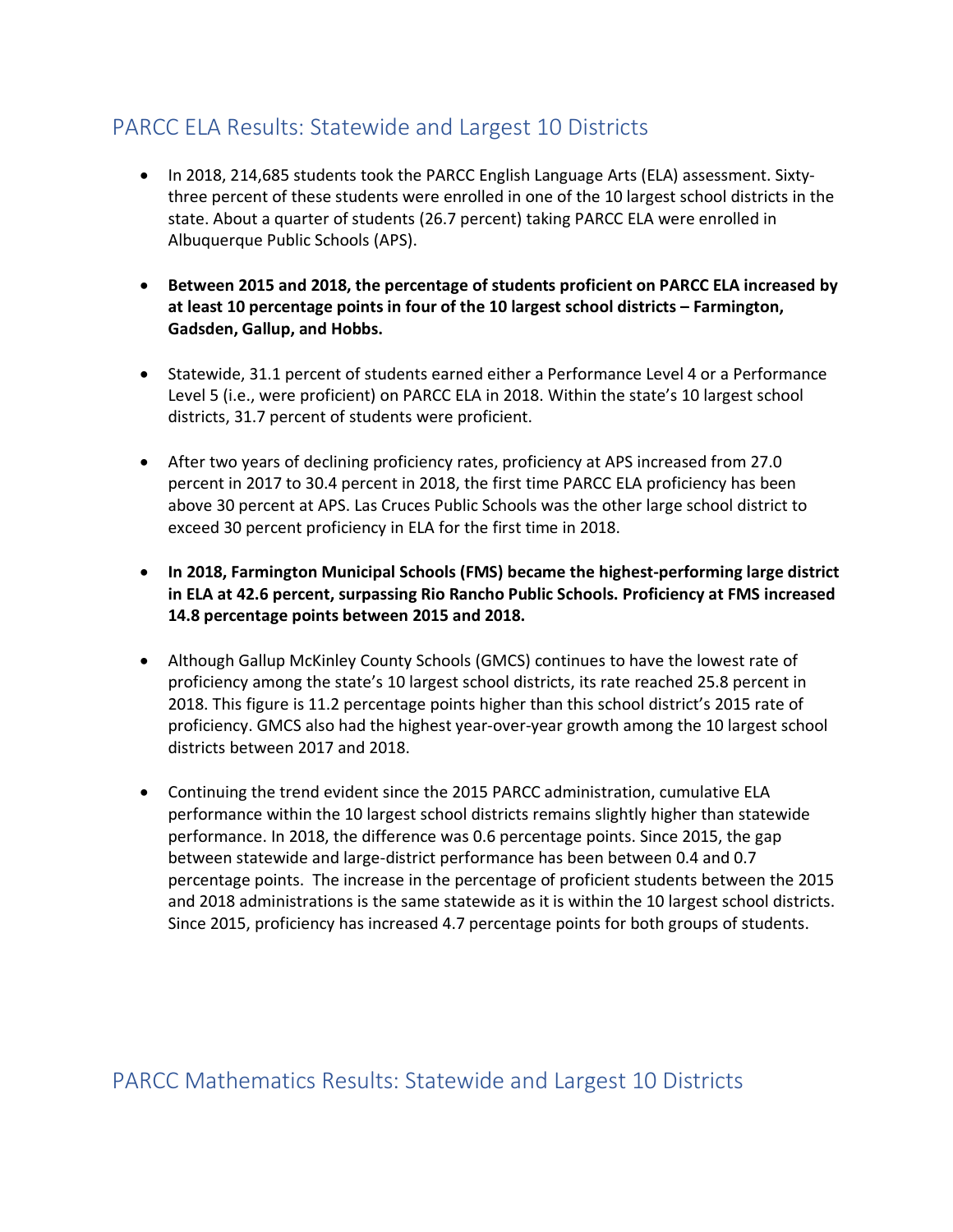- **Statewide, 21.6 percent of students were proficient on PARCC Math in 2018. Within the state's 10 largest school districts, 22.1 percent of students were proficient.**
	- o This is a statewide increase of 4.3 percentage points since the 2014-15 school year and an increase of 4 percentage points amongst the 10 largest districts.
	- $\circ$  Growth was particularly high in Gadsden, Farmington, Roswell and Hobbs.
- Like ELA, and continuing the trend evident since the 2015 PARCC administration, cumulative Math performance within the 10 largest school districts remains slightly higher than statewide performance. This gap narrowed slightly in 2018 to 0.5 percentage points. The gap had been 0.7 percentage points between 2015 and 2017.
- Rio Rancho Public Schools (RRPS) is the first of the 10 largest school districts to exceed proficiency of 30 percent on PARCC Math. Proficiency at RRPS increased from 29.2 percent in 2017 to 31.4 percent in 2018.
- Unlike ELA, none of the 10 largest school districts had growth between 2015 and 2018 on PARCC Math that exceeded 10 percent. **At 8.8 percent, Gadsden Independent Schools had the largest increase in the percentage of proficient students during this timeframe.**
- Between 2015 and 2018, statewide proficiency increased 4.2 percentage points, while proficiency at the 10 largest school districts increased 4.0 percentage points.
- The percentage of students who were proficient on PARCC Math increased at least one percentage point from 2017 to 2018 in all 10 large school districts.

### Highest Performance and Growth: School Districts and State Charters

- Among the 89 school districts, nine had PARCC ELA proficiency rates of at least 50 percent. **Des Moines Municipal Schools had the highest rate at 64.6 percent, followed by Cloudcroft Municipal Schools at 62.0 percent and Melrose Public Schools at 58.4 percent.**
- Among state charter schools, nine had PARCC ELA proficiency rates of at least 50 percent. **The Albuquerque Institute of Math & Science had the highest rate of PARCC ELA proficiency in 2018 at 87.0 percent, followed by the New Mexico School for the Arts at 75.8 percent, and Cottonwood Classical Prep at 70.1 percent.**
- Among the 89 school districts (not including state charters), three had PARCC Math proficiency rates of at least 50 percent. Roy Municipal Schools had the highest rate at 63.3 percent, followed by Des Moines Municipal Schools at 57.8 percent, and Los Alamos Public Schools at 50.1 percent.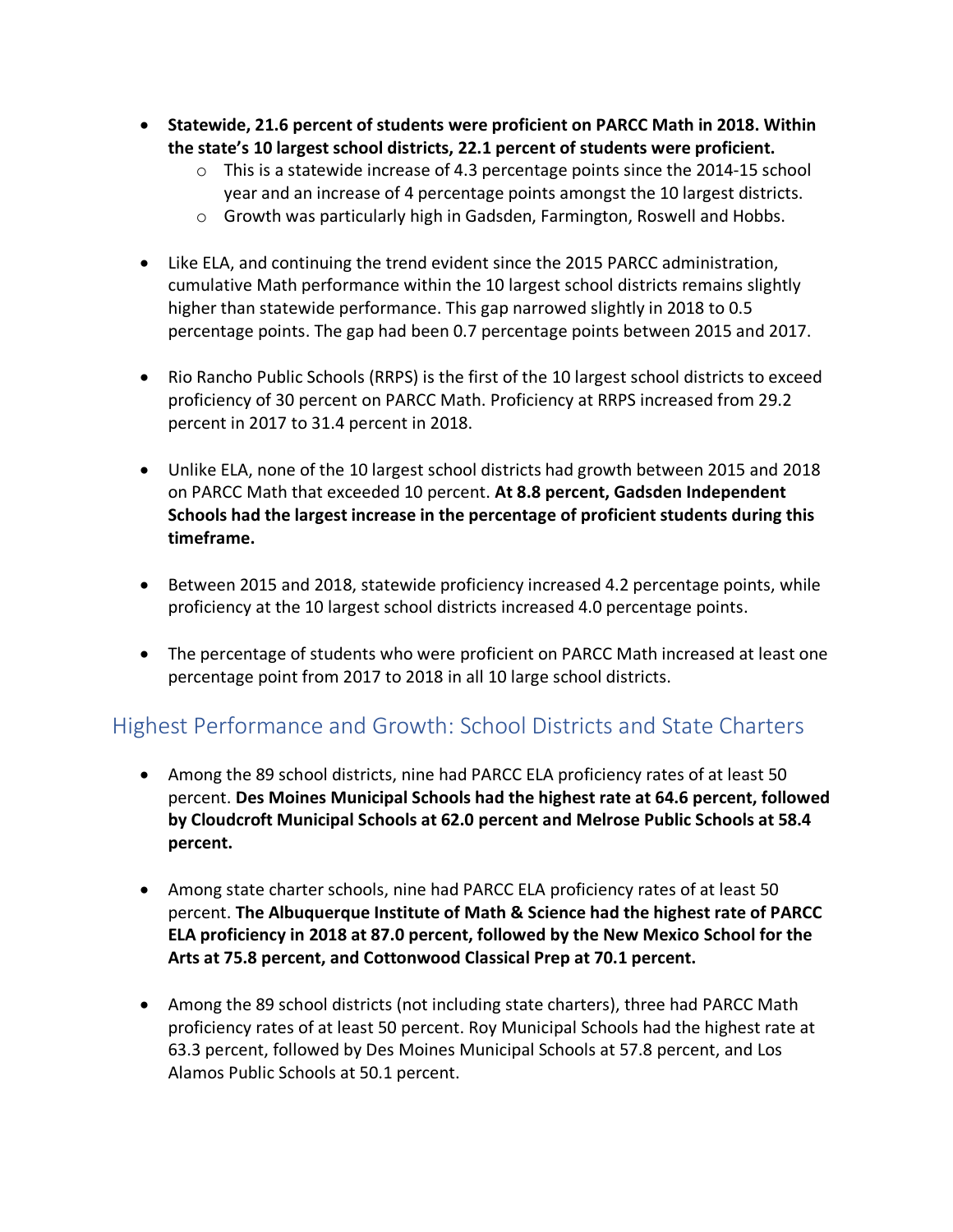• Among state charter schools, one had a PARCC Math proficiency rate of at least 50 percent. The Albuquerque Institute of Math & Science had the highest rate of PARCC Math proficiency in 2018 at 81.8 percent. Explore Academy (48.3 percent) and the Albuquerque School of Excellence (44.8 percent) rounded out the top three.

# Highest Proficiency Rates among Schools Serving Primarily Low-Income, Hispanic Students

English Language Arts

| School District                                          | School                               | Percent<br>Hispanic | Percent<br><b>FRL</b> | N Total<br>Reading | 2018<br>Percent<br>Proficient<br>Reading |
|----------------------------------------------------------|--------------------------------------|---------------------|-----------------------|--------------------|------------------------------------------|
| West Las Vegas Public Schools                            | <b>Union Elementary School</b>       | 85.0%               | 98.8%                 | 80                 | 73.8%                                    |
| Gadsden Independent Schools                              | Anthony Elementary School            | 98.9%               | 100.0%                | 181                | 68.0%                                    |
| Gadsden Independent Schools                              | Alta Vista Early College High School |                     | 100.0%                | 71                 | 64.8%                                    |
| <b>Cobre Consolidated Schools</b>                        | San Lorenzo Elementary School        | 80.6%               | 100.0%                | 31                 | 51.6%                                    |
| Gadsden Independent Schools                              | Santa Teresa Middle School           |                     | 100.0%                | 618                | 48.9%                                    |
| Santa Rosa Consolidated Schools                          | Anton Chico Middle School            |                     | 100.0%                | 36                 | 47.2%                                    |
| Gadsden Independent Schools                              | <b>Mesquite Elementary School</b>    |                     | 100.0%                | 153                | 45.8%                                    |
| Santa Rosa Consolidated Schools                          | Santa Rosa High School               |                     | 98.5%                 | 135                | 45.2%                                    |
| Gadsden Independent Schools                              | Santa Teresa Elementary School       |                     | 100.0%                | 288                | 44.8%                                    |
| Gadsden Elementary School<br>Gadsden Independent Schools |                                      | 97.7%               | 100.0%                | 256                | 43.0%                                    |

Note: For purposes of this analysis, a school was classified as serving primarily low-income, Hispanic students if the assessed population met the following two criteria during the 2018 PARCC administration: 1.) Over 80 percent of assessed students qualified for free or reduced-price lunch (FRL); and 2.) Over 80 percent of assessed students were Hispanic. The schools listed in this table had the highest rates of proficiency on the PARCC ELA content assessment out of 189 schools that met both criteria.

## Highest Proficiency Rates among Schools Serving Primarily Low-Income, Hispanic Students

**Mathematics** 

| <b>School District</b>      | School                        |       | Percent<br>FRL | N Total<br>Math | 2018<br>Percent<br>Proficient<br>Math |
|-----------------------------|-------------------------------|-------|----------------|-----------------|---------------------------------------|
| Gadsden Independent Schools | Desert View Elementary School | 98.1% | 100.0%         | 263             | 67.7%                                 |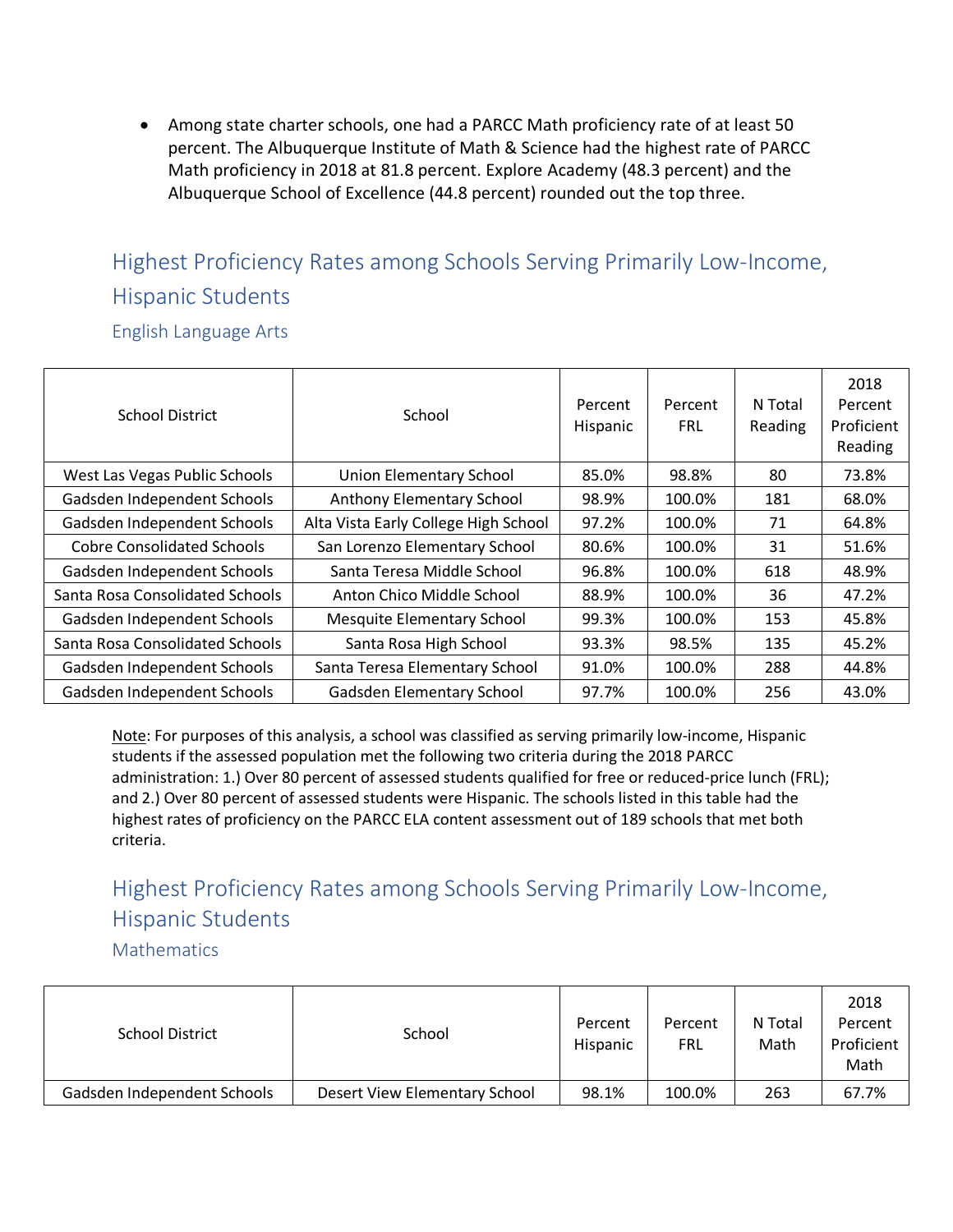| Gadsden Independent Schools   | Anthony Elementary School            | 98.9% | 100.0% | 215 | 54.0% |
|-------------------------------|--------------------------------------|-------|--------|-----|-------|
| West Las Vegas Public Schools | <b>Union Elementary School</b>       | 85.0% | 98.8%  | 80  | 52.5% |
| West Las Vegas Public Schools | Tony Serna Jr. Elementary School     | 94.1% | 100.0% | 85  | 48.2% |
| Gadsden Independent Schools   | Alta Vista Early College High School |       | 100.0% | 46  | 47.8% |
| Gadsden Independent Schools   | <b>Mesquite Elementary School</b>    |       | 100.0% | 177 | 47.5% |
| Española Public Schools       | Abiquiu Elementary School            | 95.3% | 100.0% | 64  | 37.5% |
| Gadsden Independent Schools   | Santa Teresa Elementary School       |       | 100.0% | 320 | 36.9% |
| Las Cruces Public Schools     | Mesilla Park Elementary School       |       | 100.0% | 183 | 36.6% |
| Las Vegas City Public Schools | Mike Sena Elementary School          |       | 100.0% | 36  | 36.1% |

Note: For purposes of this analysis, a school was classified as serving primarily low-income, Hispanic students if the assessed population met the following two criteria during the 2018 PARCC administration: 1.) Over 80 percent of assessed students qualified for free or reduced-price lunch (FRL); and 2.) Over 80 percent of assessed students were Hispanic. The schools listed in this table had the highest rates of proficiency on the PARCC Math content assessment out of 189 schools that met both criteria.

#### 2018 SBA Science Administration

- The Standards Based Assessment (SBA) in science is New Mexico's annual Science assessment for all students in grades 4, 7, and 11.
- In the 2018 administration, 72,484 students in these three grades took the SBA Science tests (410 fewer students than in 2017).
- Online testing in Science has increased dramatically over the last few years.
	- o In 2016, 75% of students tested online.
	- o In 2017, 95% of students tested online.
	- o In 2018, 99.8% of students tested online.
- SBA Science includes four performance levels: 1, 2, 3, and 4.
	- o Level 1: Beginning Step
	- o Level 2: Nearing Proficiency
	- o Level 3: Proficient
	- o Level 4: Advanced Proficient
- A student earning a performance level of 3 or 4 on the SBA Science assessment meets or exceeds expectations for their grade level as determined by the New Mexico State Standards for all public school students.
- While Science proficiency in grades 7 and 11 was largely flat from 2017 to 2018, performance increased 6.6% in grade 4.

| Grade (2018 N)       | 2016<br>Proficiency<br>(%) | 2017<br><b>Proficiency</b><br>(%) | 2018<br><b>Proficiency</b><br>(%) | 2017 to<br>2018<br>Difference Difference<br>(%) | 2016 to<br>2018<br>(%) |
|----------------------|----------------------------|-----------------------------------|-----------------------------------|-------------------------------------------------|------------------------|
| (25, 810)<br>Grade 4 | 43.0                       | 40.0                              | 46.6                              | 6.6                                             | 3.6                    |